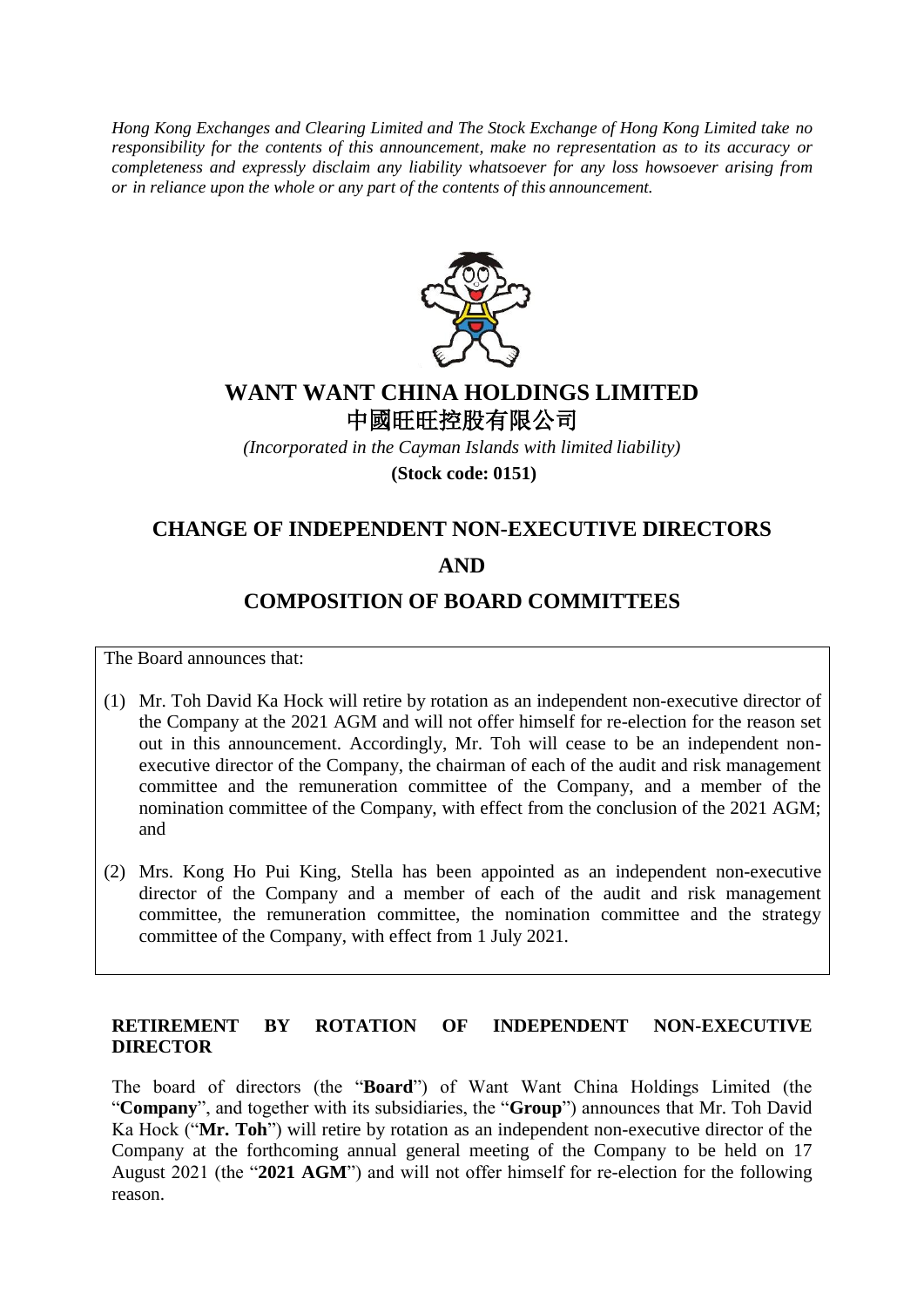Mr. Toh has been an independent non-executive director of the Company since November 2007 and has made valuable contributions to the Board and the Group over the years. In view of his length of service with the Company, as well as the code provision on an independent non-executive director's length of service under the Corporate Governance Code as set out in Appendix 14 of the Rules Governing the Listing of Securities on The Stock Exchange of Hong Kong Limited, Mr. Toh has decided that he will not seek an re-election at the 2021 AGM.

Accordingly, Mr. Toh will cease to be an independent non-executive director of the Company, the chairman of each of the audit and risk management committee and the remuneration committee of the Company, and a member of the nomination committee of the Company, with effect from the conclusion of the 2021 AGM. The Company will make further announcement(s) as to the appointment of the chairman of each of the audit and risk management committee and the remuneration committee of the Company in due course.

Mr. Toh has confirmed that he has no disagreement with the Board and there is no other matter that needs to be brought to the attention of the shareholders of the Company in connection with his resignation as a director of the Company. The Board would like to express its sincere gratitude to Mr. Toh for his valuable contributions to the Group during his tenure of service.

#### **APPOINTMENT OF INDEPENDENT NON-EXECUTIVE DIRECTOR**

The Board also announces that with effect from 1 July 2021, Mrs. Kong Ho Pui King, Stella has been appointed as an independent non-executive director of the Company and a member of each of the audit and risk management committee, the remuneration committee, the nomination committee and the strategy committee of the Company.

Mrs. Kong Ho Pui King, Stella ("**Mrs. Kong**"), aged 68, is currently the Managing Director, Greater China at Raffles Family Office. Previously, she was the Managing Director, Market Group Head, China II at Credit Suisse Private Banking. In her prior role at Standard Chartered Bank, Hong Kong as Deputy Regional Head of Private Banking for Greater China and North Asia, she was instrumental in building the China offshore team. Mrs. Kong has over 30 years of experience in the banking industry spanning four countries in the wealth management industry and has held both senior management and client relationship positions at Credit Suisse, Standard Chartered Bank, ABN AMRO Bank, Sarasin Rabo Investment Management, UBS, Deutsche Bank, Natwest and Citibank. She is licensed to conduct Type 4 (Advising on Securities) and Type 9 (Asset Management) regulated activities under the Securities and Futures Ordinance (Chapter 571 of laws of Hong Kong).

The Company has entered into a letter of appointment with Mrs. Kong in relation to her position as an independent non-executive director of the Company with effect from 1 July 2021. According to the letter of appointment, Mrs. Kong was not appointed for a specific term except that she is subject to retirement by rotation and re-election at the annual general meeting of the Company at least once every three years in accordance with the articles of association of the Company. Pursuant to the articles of association of the Company, Mrs. Kong will retire at the 2021 AGM and be eligible for re-election. Mrs. Kong is entitled to an annual director's fee of US\$30,000 pursuant to the letter of appointment which was determined by the Board with reference to the qualifications and experience, duties and responsibilities with the Company and prevailing market conditions.

Save as disclosed above, Mrs. Kong does not have: